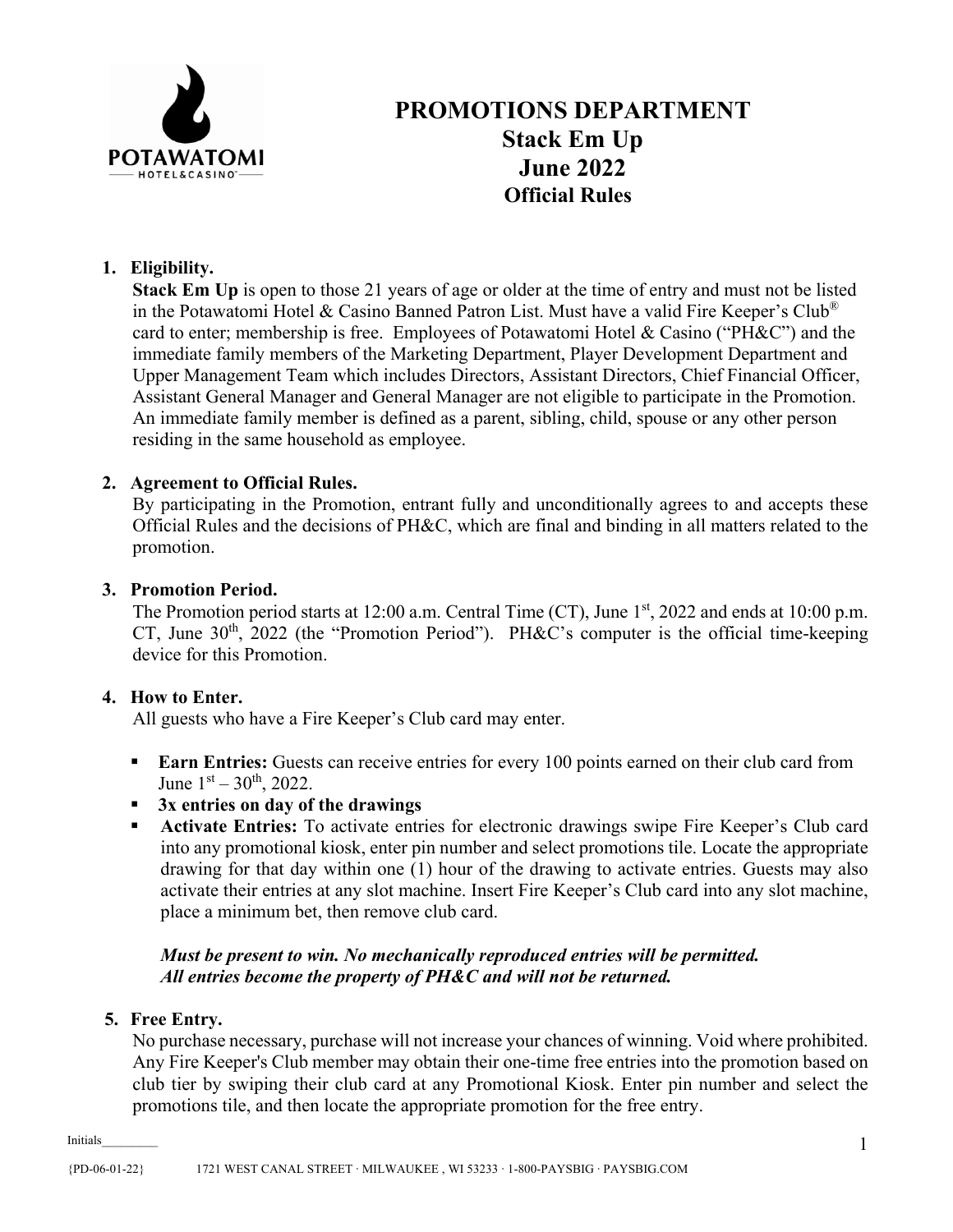**Free entries by club tier:** Ruby: 1 Topaz: 10 Sapphire: 15 Emerald: 25 Diamond: 50

# **6. Drawing and Notification.**

 **Drawing Dates & Times** 

Thursdays in June  $(2^{nd} – 9^{th} – 16^{th} – 23^{rd} – 30^{th})$ 6pm – 7pm – 8pm – 9pm & 10pm

#### **10 Winners each hour:**

- $\blacksquare$  8 Winners \$500 Reward Play
- 2 Winners Play Stack Em Up

#### **Potential Prizes:**

Each level has a monetary value behind at least one of the choices. The prize per level and cumulative prize are detailed in the chart below:

| <b>Level</b>             | <b>Level Prize</b> | <b>Cumulative Total</b> |
|--------------------------|--------------------|-------------------------|
| 10                       | \$25,000           | \$50,000                |
| 9                        | \$10,000           | \$25,000                |
| 8                        | \$5,000            | \$15,000                |
| 7                        | \$3,500            | \$10,000                |
| 6                        | \$2,500            | \$6,500                 |
| 5                        | \$1,500            | \$4,000                 |
| 4                        | \$1,000            | \$2,500                 |
| 3                        | \$750              | \$1,500                 |
| $\overline{\mathcal{L}}$ | \$500              | \$750                   |
|                          | \$250              | \$250                   |

- If a guest makes it to the top of Stack Em Up game board, the Grand Prize will be \$50,000 Cash.
- If a guest does not make it to the top of the game board, other prizes will vary based on progress on the board.
- All prizes will be paid in Cash.

# **How it Works:**

- Winners will have 10 minutes to come to the Promotions booth; after that the time frame will be cut to 5 minutes
- After checking in, winners will assemble in the order their name was called
- Winners will select to determine whether they get to play the game or not the  $(8)$  eliminated guests during each drawing will receive \$500 Reward Play (Good for 7 Days)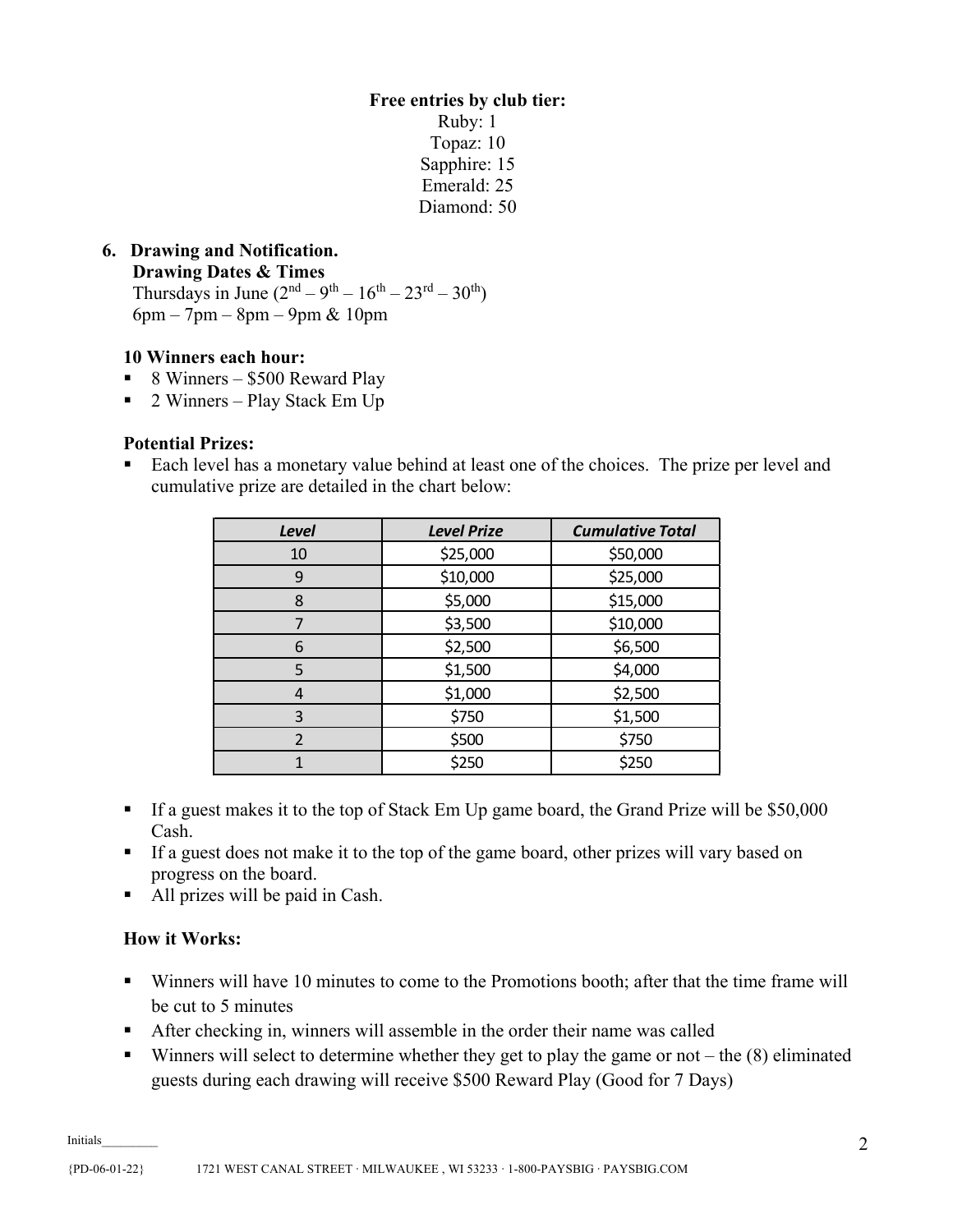# **Stack Em Up Game Play / 10 Levels / Guests will play one at a time:**

The object of the game is to find a Money Value on each level, starting at Level 1 and going sequentially to Level 10. If a participant completes Level 10, they will win the Grand Prize of \$50,000 cash.

If a guest does not make it to the top of the game board, other prizes will vary based on progress on the board.

All prizes will be paid in Cash.

- $\blacksquare$  To begin the game, each guest will start at Level 1 and choose from  $(A, B, or C)$  to determine their prize won
- If a money amount is revealed, that amount gets ADDED to the player's bank & advances to the next level.
- If a STOP is selected and revealed, this ends the game and the player wins the current amount of money in their bank.
- There are ten levels in the game and if a guest can successfully move all the way up the board without hitting a STOP and beat Level 10; they will win \$50,000 in cash!
- The Stack Em Up Game will reset and re-randomize after each participant.
- Game Show Reward Play is good for 7 days
- Guests can win multiple times but only once per hour
- **Entries carry over from week to week**
- Guests can start activating their entries at 5 PM on Thursdays; then must reactivate between each drawing

# **Approximate Retail Value: Prizes based on board selection**

**Note**: Winners of any and all promotional prizes are responsible for any applicable taxes or fees. All prizes are awarded "As Is." Any costs or repairs become the responsibility of the winners. Items are not redeemable for cash. **W-9 form** must be filled out for any cash/trip/prize over \$50. Winner must present a valid ID and Fire Keeper's Club card to claim prize. A valid ID includes any government-issued ID such as a driver's license, passport or state ID card.

# **7. Prize Acceptance/Restrictions.**

Potential winners must comply with all terms and conditions of these Official Rules. Winning is contingent upon fulfilling all requirements. The winners will be required to provide valid picture identification and a Fire Keeper's Club card to claim prize. Prizes are not transferrable or assignable. No substitution allowed except by PH&C, who may substitute a prize of equal or greater value if advertised prizes become unavailable. If any potential winner cannot be contacted, or fails to sign the required documents within the required time period, s/he forfeits prize.

# **8. Release, Publicity, Use of Personal Information.**

Winners may be asked to allow use of his/her name and likeness for promotions/advertising purposes and announcements. If granted, an additional waiver, or Photo Release, will be filled out.

# **9. General Conditions.**

In the event that the operation, security, or administration of the Promotion is impaired in any way for any reason, including, but not limited to, fraud, technical failures, regularly scheduled maintenance, virus or other technical problem, PH&C may, in its sole discretion, either: (a) suspend